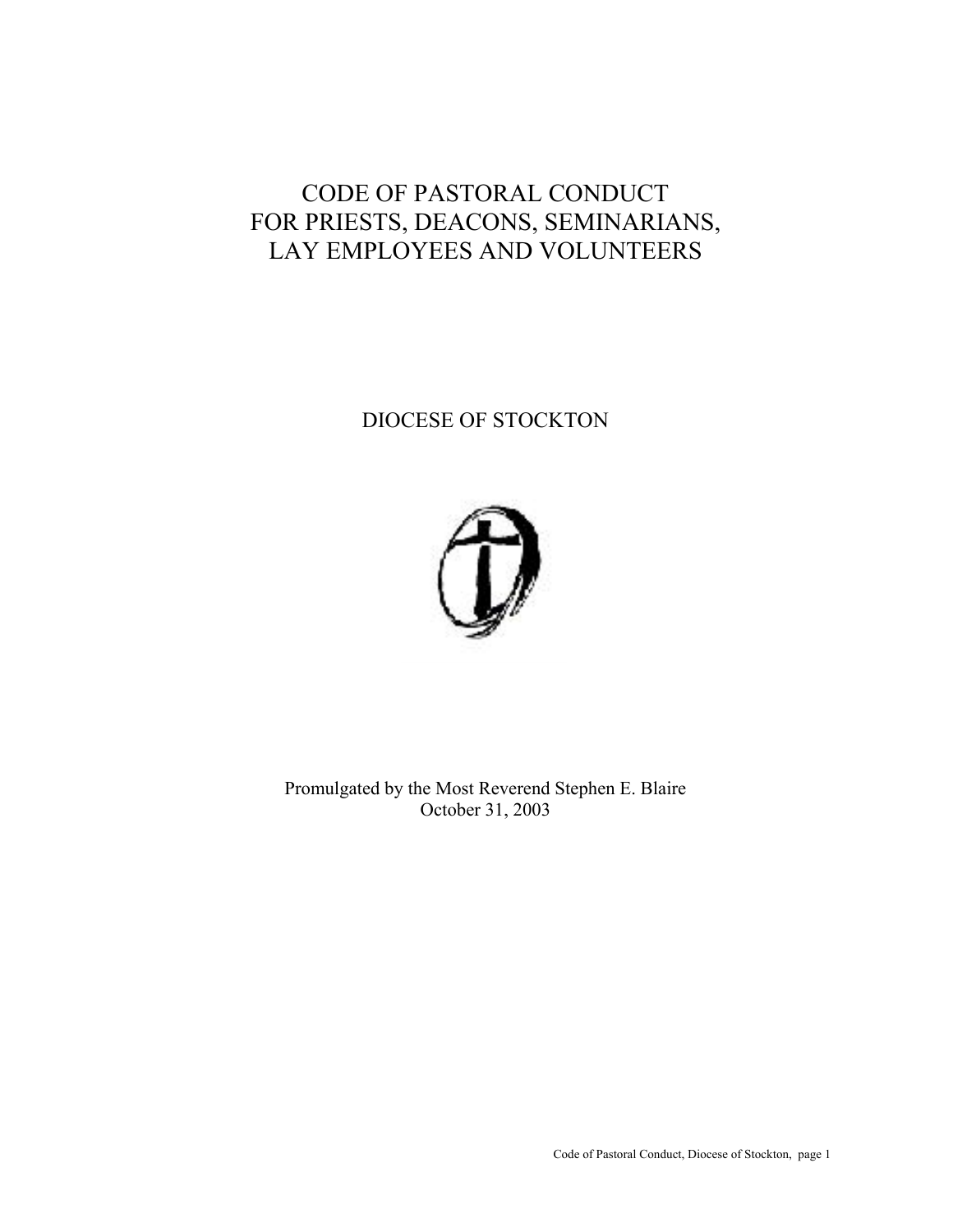#### **Code of Pastoral Conduct, Diocese of Stockton**

**For Priests, Deacons, Seminarians, Lay Employees, and Volunteers Working in a Designated Church Organization**

## **Table of Contents**

| I.          | Preamble                                                                                  |                                                                   | 3      |
|-------------|-------------------------------------------------------------------------------------------|-------------------------------------------------------------------|--------|
| II.         | Responsibility                                                                            |                                                                   | 3      |
|             | III. Definitions                                                                          |                                                                   | 3      |
| $IV_{-}$    | <b>Pastoral Standards</b>                                                                 |                                                                   | 4      |
|             | 1.                                                                                        | Conduct with Youth                                                | 4      |
|             | $\overline{2}$ .                                                                          | <b>Sexual Conduct</b>                                             | 5      |
|             | 3 <sub>1</sub>                                                                            | Harassment                                                        | 5      |
|             | $\overline{4}$ .                                                                          | Records and Information                                           | 6      |
|             | 5.                                                                                        | Reporting Ethical or Professional Misconduct                      | 6      |
|             | 6.                                                                                        | Administration                                                    | 6      |
|             | 7.                                                                                        | Ministers' Well-being                                             | 6      |
|             | 8.                                                                                        | Training                                                          | $\tau$ |
| $V_{\cdot}$ | Code of Pastoral Conduct-Acknowledgment Page                                              |                                                                   | 8      |
| VI          | Volunteers' Code of Conduct and Acknowledgment                                            |                                                                   | 9      |
| VII.        | Catholic School Personnel Guidelines for Professional<br>Relationships with Students      |                                                                   |        |
|             | VIII. Camp Counselors' Code of Conduct and Acknowledgment                                 |                                                                   |        |
| IX.         | Addendum A- for Pastoral Counselors and/or Spiritual<br><b>Directors</b>                  |                                                                   | 12     |
|             | 1.                                                                                        | Conduct for Pastoral Counselors and Spiritual<br><b>Directors</b> | 12     |
|             | 2                                                                                         | Confidentiality                                                   | 13     |
| Х.          | Addendum B- Acknowledgment Page for Pastoral<br><b>Counselors and Spiritual Directors</b> |                                                                   | 14     |
| XI.         | Addendum C- List of Church Organizations                                                  |                                                                   | 15     |
| XII.        | Addendum D- Instructions for use                                                          |                                                                   | 16     |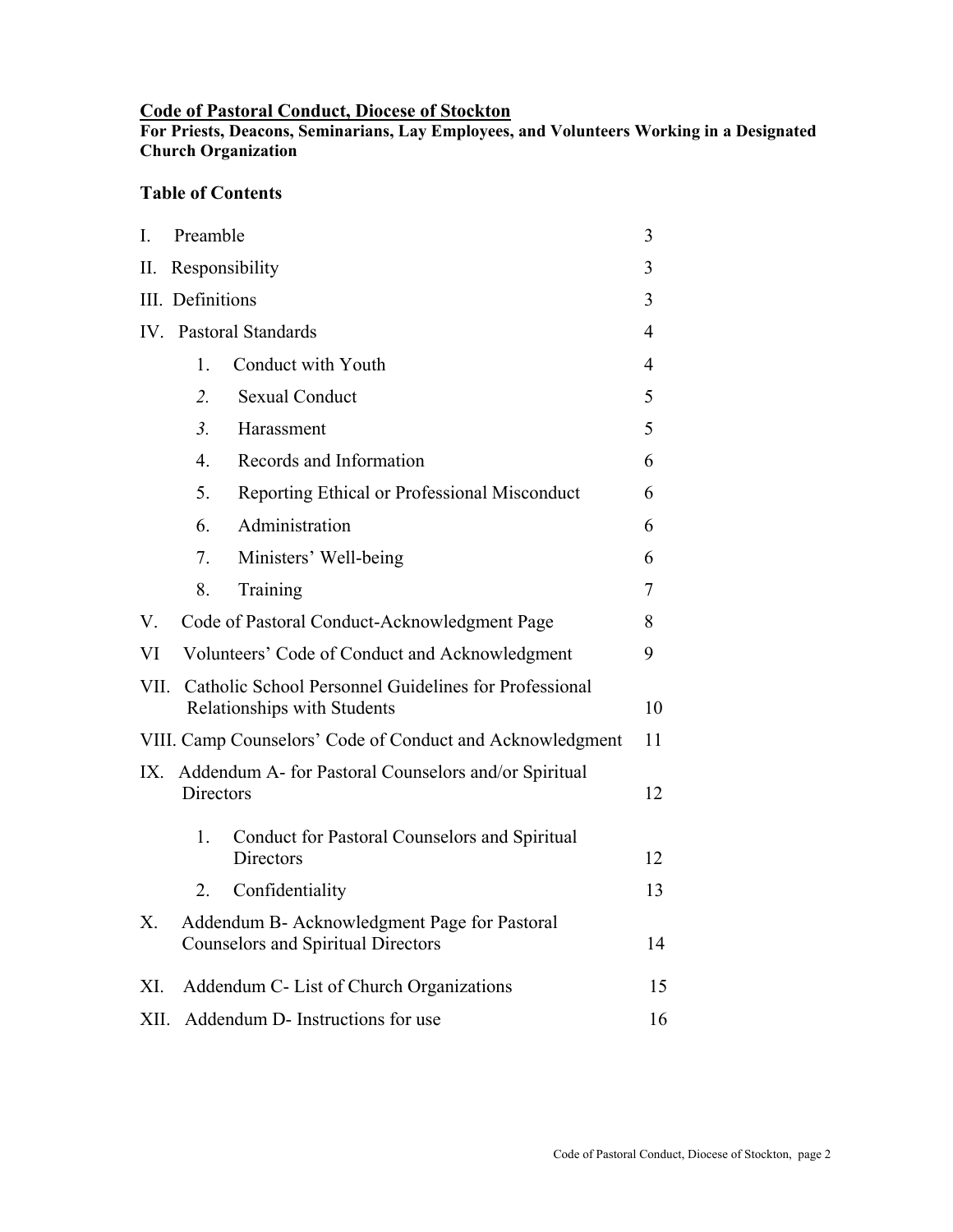## **Code of Pastoral Conduct, Diocese of Stockton**

#### **For Priests, Deacons, Seminarians, Lay Employees, and Volunteers**

#### **I. Preamble**

The Catholic Church is called to respond in a pastoral manner to all whom she encounters. It is this spirit that permeate*s* all of our relationships. It is this goal for which we strive. As an employer, we are committed to treat all persons we encounter with Christian dignity and respect. A dedication to the continuous development of Christian community takes precedence over the personal goals and ambitions of individuals.

At the same time, the Catholic Church is an institution existing within a civil society. As an employer the Church promotes civil relationships that respect individual and corporate rights and responsibilities.

Priests, deacons, seminarians, lay employees and volunteers in Church organizations must uphold Christian values and conduct. The Code of Pastoral Conduct provides a set of standards for conduct in various pastoral situations.

#### **II. Responsibility**

The public and private conduct of ministers can inspire and motivate people, but it can also scandalize and undermine the people's faith. All those who work on behalf of the Church must, at all times, be aware of the responsibilities that accompany their work. They must also know that God's goodness and grace supports them in their ministry.

Responsibility for adherence to the Code of Pastoral Conduct rests with the individual. Ministers who disregard this Code of Pastoral Conduct will be subject to remedial action by the responsible Church organization in accord with canon and civil law. Corrective action may take various forms: such as a verbal reproach, removal from the ministry, or report to law enforcement depending on the specific nature and circumstances of the offense and the extent of the harm.

## **III. Definitions for the Code of Pastoral Conduct**

Church organization: All organizations listed in Section XI, page 15 of this document.

Clergy: Roman Catholic priests and deacons with an assignment by the Roman Catholic Bishop of Stockton.

Harassment: a behavior directed at a person that causes substantial emotional distress in that person and serves no legitimate purpose (See Section IV. 3.2).

Minister: For the purposes of this document, one who freely responds to God's call publicly to serve and is doing so with the support and approval of a Church organization.

Misconduct: intentional wrongdoing; deliberate violation of a law or standard.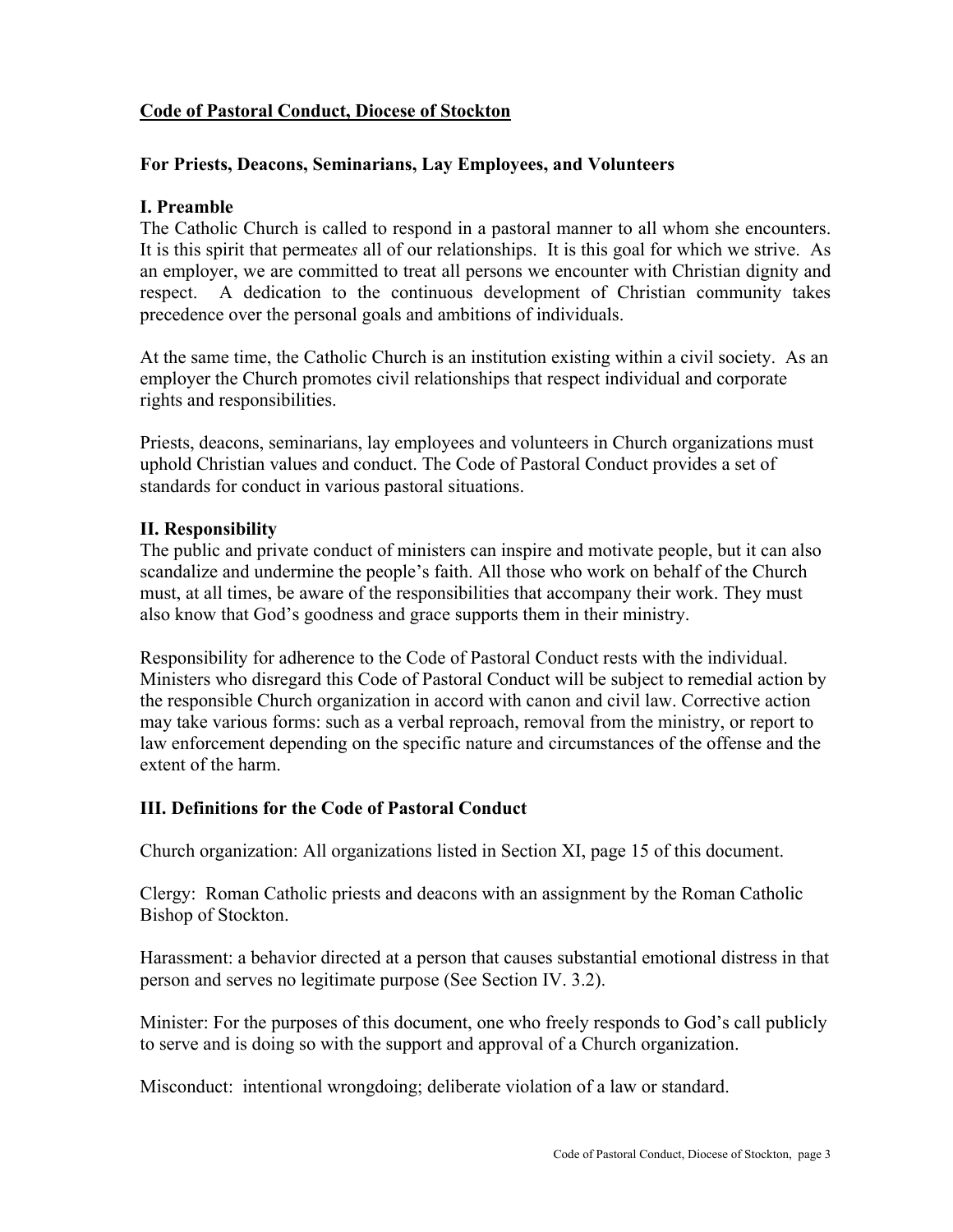Pastoral Counselor: For the purposes of this document, one who is a cleric, employee and/or volunteer who provides pastoral counseling services to individuals, families, or other groups under the auspices of a Church organization, excluding the Sacrament of Penance.

Sexual Abuse: Sexual behavior between a cleric, seminarian, lay employee, or volunteer and a minor or a vulnerable adult as defined by law, the Diocesan Policy Dealing with Allegations of Sexual Abuse, and/or the U.S. Conference of Catholic Bishops' "Charter for the Protection of Children and Young People."

Sexual Harassment: Any unwanted sexual behavior between co-workers (clergy, seminarians, lay employees, volunteers) in the church/workplace setting.

Sexual Misconduct: Any sexual conduct of ministers, which is unlawful as described by the laws of California or contrary to the moral instructions, doctrines and Canon Law of the Catholic Church and causes an injury to another. Sexual misconduct may include certain behaviors described as sexual harassment as defined in civil law and in the Church organization employee handbook.

Spiritual Director: For the purposes of this document, an employee and/or volunteer who provides spiritual direction to individuals under the auspices of a Church organization

Therapist: For purposes of this document, one who is a certificated or licensed employee/volunteer or independent contractor who provides therapeutic counseling services to individuals, families, or other groups under the auspices of a Church organization, excluding the Sacrament of Penance.

#### **IV. Pastoral Standards**

#### **1. Conduct With Youth**

*Ministers working with youth (persons less than 18 years old) shall maintain an open and trustworthy relationship.* 

- 1.1. Ministers must be aware of their own and others' vulnerability when working alone with youth. Ministers should use a team approach to manage youth activities.
- **1.2.** Physical contact with youth can be misconstrued and should occur (a) only when completely nonsexual and otherwise appropriate, and (b) never in private. For example, if a youth minister is refereeing a basketball game, there may be inadvertent physical contact, but it isn't "sexualized" and it isn't in a private setting.
- 1.3. Ministers must refrain from the illegal possession and/or illegal use of drugs and/or alcohol at all times.
	- 1.3.1. Ministers must refrain from the use of alcohol when working with youth.
- 1.4. Ministers should not allow individual young people to stay overnight in their private accommodations or residence.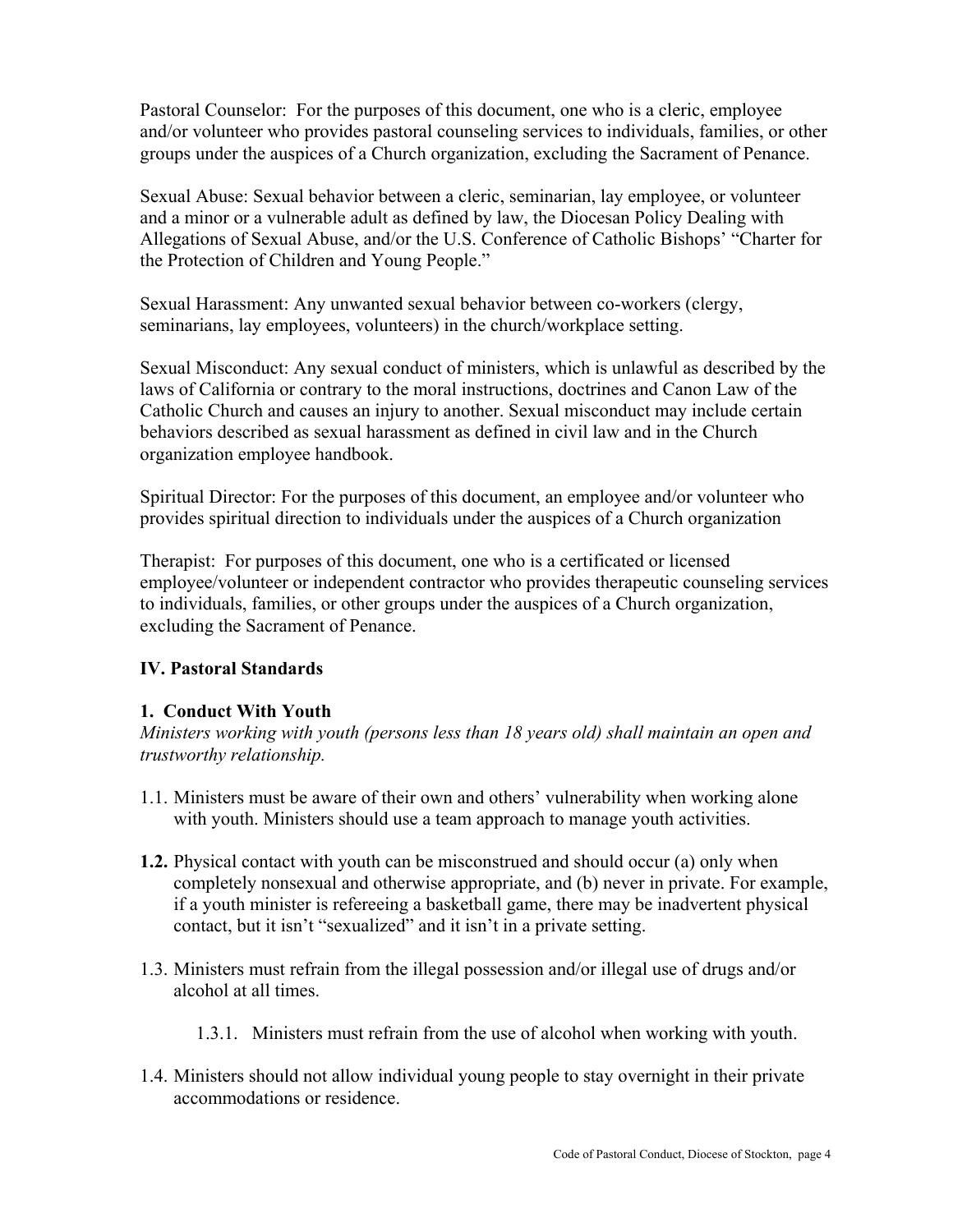- 1.5. Ministers should not provide shared, private, overnight accommodations for individual young people including, but not limited to, accommodations in any Church-owned facility, private residence, hotel room, or any other place unless there is at least one other trained adult supervisor present.
	- 1.5.1. Ministers should use a team approach to manage emergency situations (at least two adults).

## **2. Sexual Conduct**

*Ministers must not, for sexual gain or intimacy, exploit the trust placed in them by the faith community.* 

- 2.1 Ministers who have made a public commitment to celibacy are called to be an example of celibate chastity in all relationships at all times.
- 2.2 Ministers who provide pastoral counseling or spiritual direction services must avoid developing inappropriately intimate relationships with minors. Ministers must behave in a professional manner at all times.
- 2.3 No minister may exploit another person for sexual purposes.
- 2.4 Allegations of sexual misconduct should be taken seriously and reported to the Bishop, Vicar General, or the Victim Assistance Coordinator at the Chancery.
- 2.5 Ministers must review and know the contents of the Diocesan Policy Dealing With Allegations of Sexual Abuse of Minors, child abuse regulations and reporting requirements for the state of California and should follow those mandates (Refer to Section 8).

#### **3. Harassment**

*Ministers must not engage in, nor tolerate, physical, psychological, emotional, sexual, visual, written, or verbal harassment of anyone.* 

- 3.1 Within their work setting, ministers shall provide a professional environment that is free from harassment.
- 3.2 Harassment encompasses a broad range of physical, emotional, written, sexual, or verbal behavior, including without limitation the following:
	- Physical or mental abuse.
	- Insults or derogatory slurs.
	- Unwelcome sexual advances or touching.
	- Sexual comments, sexual jokes, signs, posters, etc.
	- Requests for sexual favors used as:
		- o a condition of employment, or
		- o to affect other personnel decisions, such as promotion or compensation.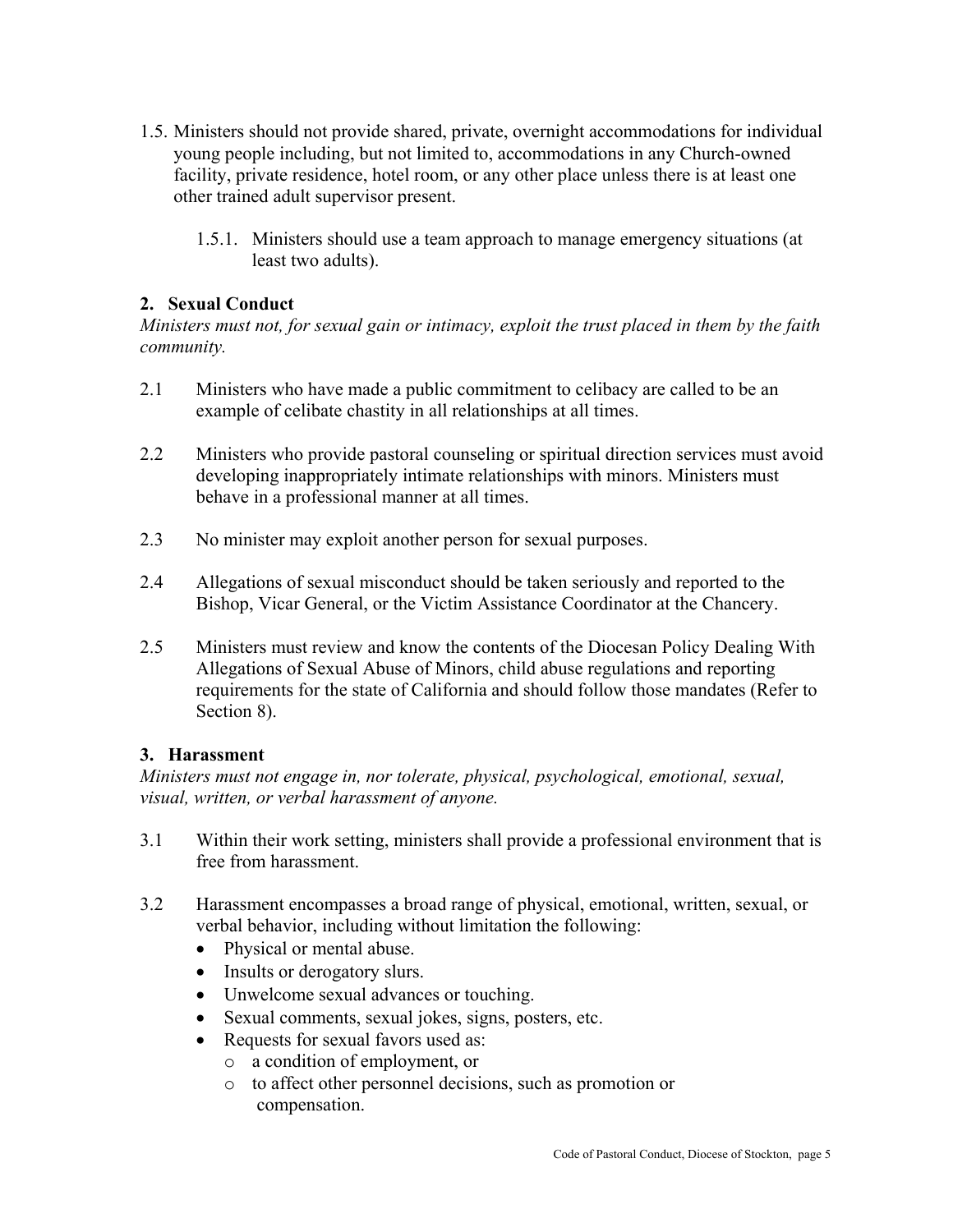- Display of offensive materials.
- 3.3 Harassment can be a single severe incident or a persistent pattern of behavior where the purpose or the effect is to create a hostile, offensive, or intimidating work environment.
- 3.4 Allegations of harassment should be taken seriously and reported immediately to the appropriate supervisor who will also contact the Diocesan Human Resources Director. Diocesan procedures will be followed to protect the rights of all involved.

#### **4. Records and Information**

*Confidentiality will be maintained in creating, storing, accessing, transferring, and appropriate disposing of all records and information. This includes but is not limited to sacramental, financial, and personnel records.* 

4.1 Church organization financial records are confidential. Contact the Chief Financial Officer of the Diocese upon receipt of any request for release of financial records.

## **5. Reporting Ethical or Professional Misconduct**

*Ministers have a duty to report professional misconduct and/or the sexual misconduct of others.* 

- 5.1 Ministers must hold each other accountable for maintaining the highest ethical and professional standards. When there is an indication of sexual misconduct by ministers, the appropriate supervisor should be notified immediately. If sexual misconduct concerns youth under the age of 18, local law enforcement or child protective services should be notified immediately.
- 5.2 The obligation of Ministers to report client misconduct is subject to the duty of confidentiality. However, any agreement or duty to maintain confidentiality must yield to the need to report misconduct that threatens the safety, health, or well being of any of the persons involved except as provided for in Section IX. B, page 13, the Sacrament of Penance excluded.

#### **6. Administration**

*Ministers shall not use their position to exercise unreasonable or inappropriate power and authority.* 

- 6.1 All ministers providing services to children and youth must read and sign the Code of Pastoral Conduct before providing services.
- 6.2 Code of Canon Law, Canon # 1389 establishes a penalty for abuse of ecclesiastical power.

#### **7. Ministers Well-being**

*Ministers have the duty to be responsible for their own spiritual, physical, mental, and emotional health.*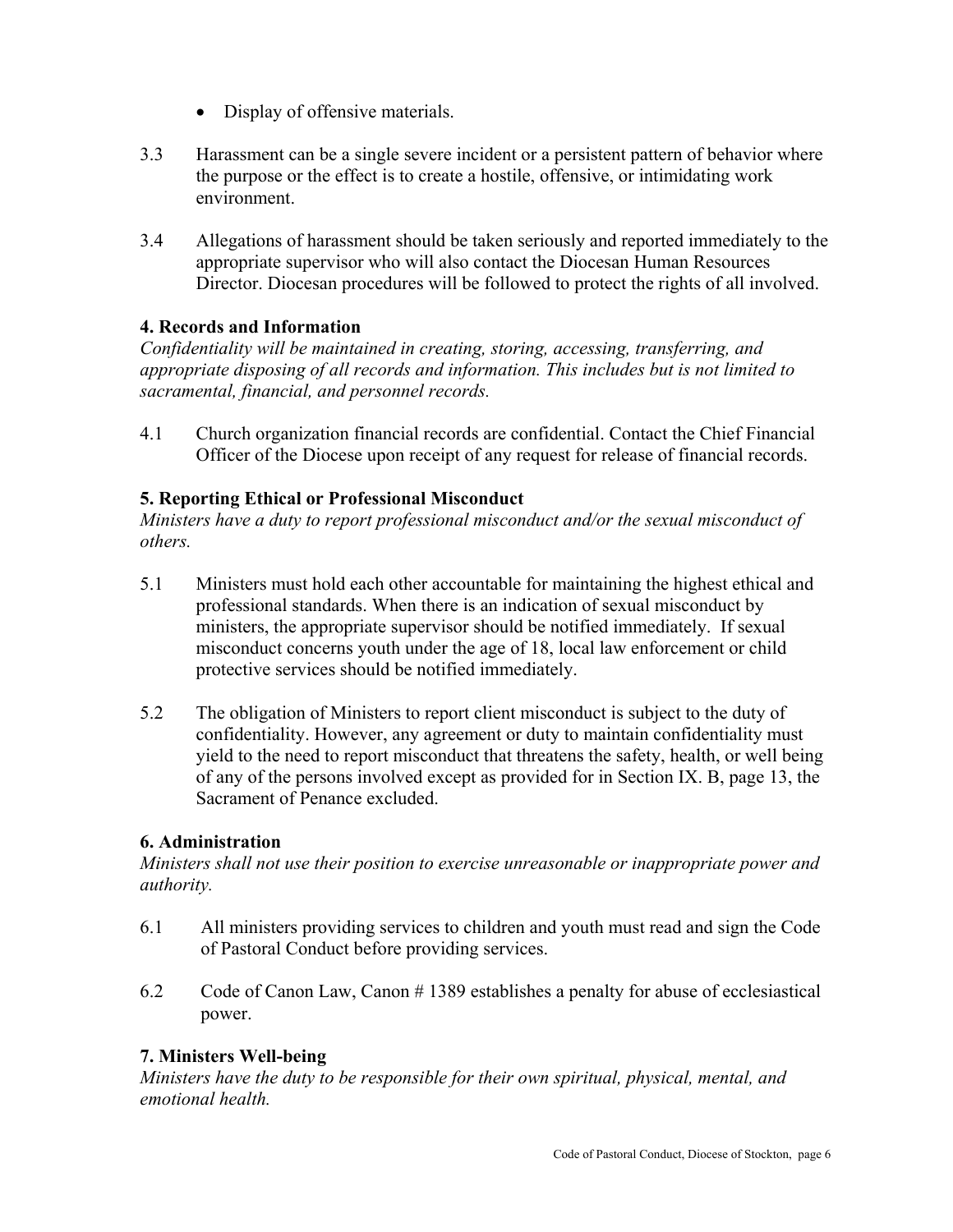- 7.1 Ministers should be aware of warning signs that indicate potential problems with their own spiritual, physical, mental, and/or emotional health.
- 7.2 Ministers should seek help immediately whenever they notice behavioral or emotional warning signs in their own professional and/or personal lives.
- 7.3 Ministers must address their own spiritual needs. Support from a Spiritual Director is recommended.
- 7.4 Inappropriate use of alcohol or use of illegal drugs is prohibited.

## **8. Training for adults who provide direct services to or have unsupervised contact with youth.**

*Ministers have a duty to protect youth and to understand how to provide and maintain a safe environment for them.* 

- 8.1 Ministers must attend a training session which provides the following information:
	- What constitutes child abuse, including sexual abuse
	- Actions, procedures and policies used to prevent child abuse
	- Identification of possible child abuse (victim and perpetrator)
	- Actions to take when child abuse may be occurring
	- Laws and policies regarding the reporting of child abuse
- 8.2 Mandated reporters attend training (refer to Section 8.1) every three years, except initial training is to be completed within 30 days of employment.
	- 8.2.1. Mandated reporters complete online Mandated Child Abuse Reporter training or attend Mandated Reporter Child Abuse training presented by County Child Protective Services or their agent within 90 days of their employment/assignment.
	- 8.2.2. Volunteers, within the first 30 days of their assignment, will attend Child Abuse Prevention training (refer to Section 8.1).
- 8.3 Compliance with the Bishops' Charter for the Protection of Children and Young People
	- All attendees of child abuse training (refer to Section 8.1) shall submit verification of attendance to the Safe Environment Coordinator, for tracking purposes
	- All ministers will adhere to the Bishops' Charter for the Protection of Children and Young People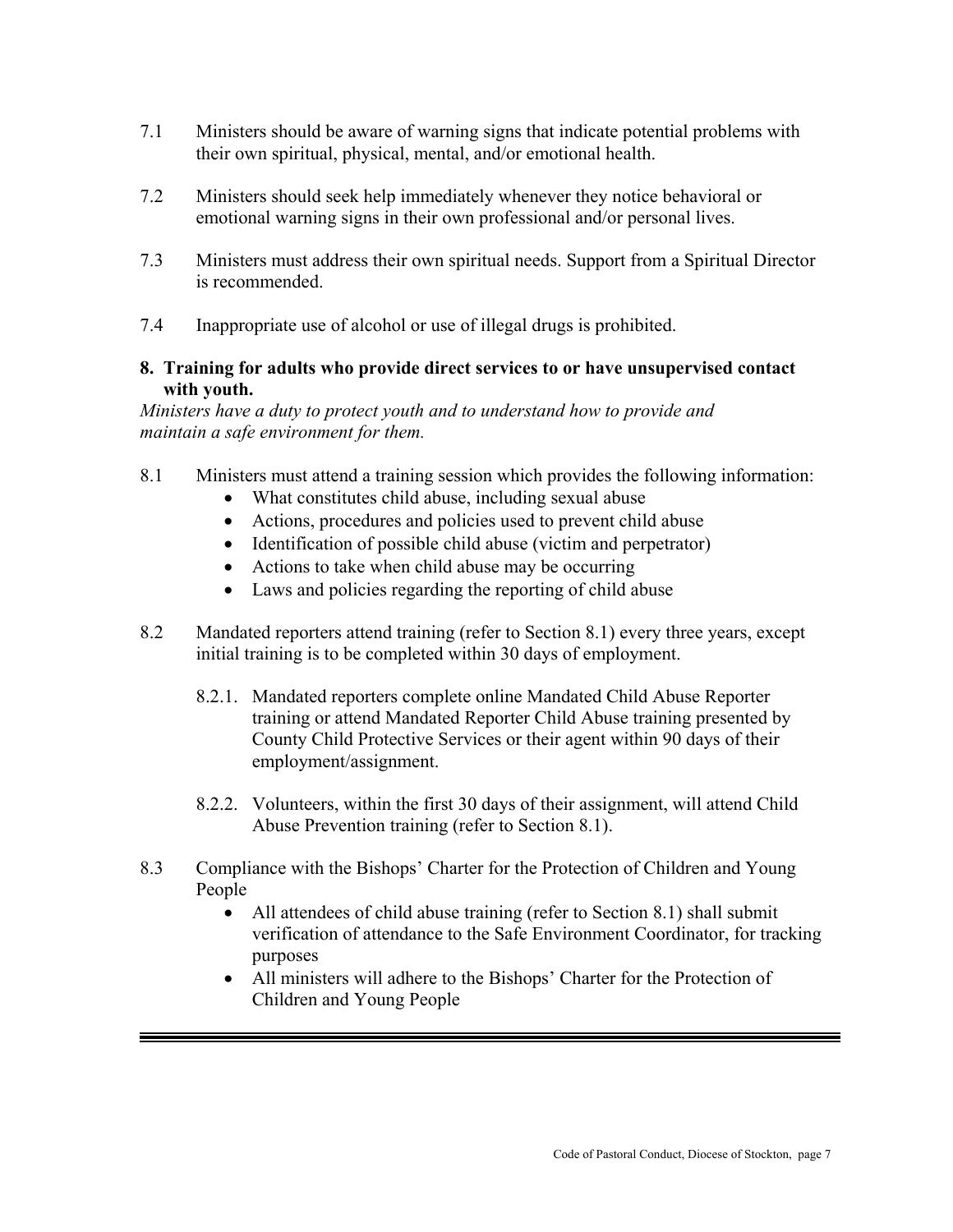#### **V**. **CODE OF PASTORAL CONDUCT – ACKNOWLEDGMENT PAGE**

I hereby acknowledge receipt of the Code of Pastoral Conduct of the Diocese of Stockton. I agree to abide by this code and conduct myself in complete accordance with it. I understand that any violation of the Code of Pastoral Conduct as identified in this document will be subject to remedial action by the Church organization. Corrective action may take various forms depending on the specific nature and circumstances of the offense and the extent of the harm in accord with canon and civil law.

Date:

Printed Name:

Position:\_\_\_\_\_\_\_\_\_\_\_\_\_\_\_\_\_\_\_\_\_\_\_\_\_\_\_\_\_\_\_\_\_\_\_\_\_\_\_\_\_\_\_\_\_\_\_\_\_\_\_\_

Name and location of Parish, school, or agency:

 $\mathcal{L}_\text{max}$  and the contract of the contract of the contract of the contract of the contract of the contract of

Signature:

*Please return signed acknowledgment form within 10 days to the:* 

*Safe Environment Coordinator*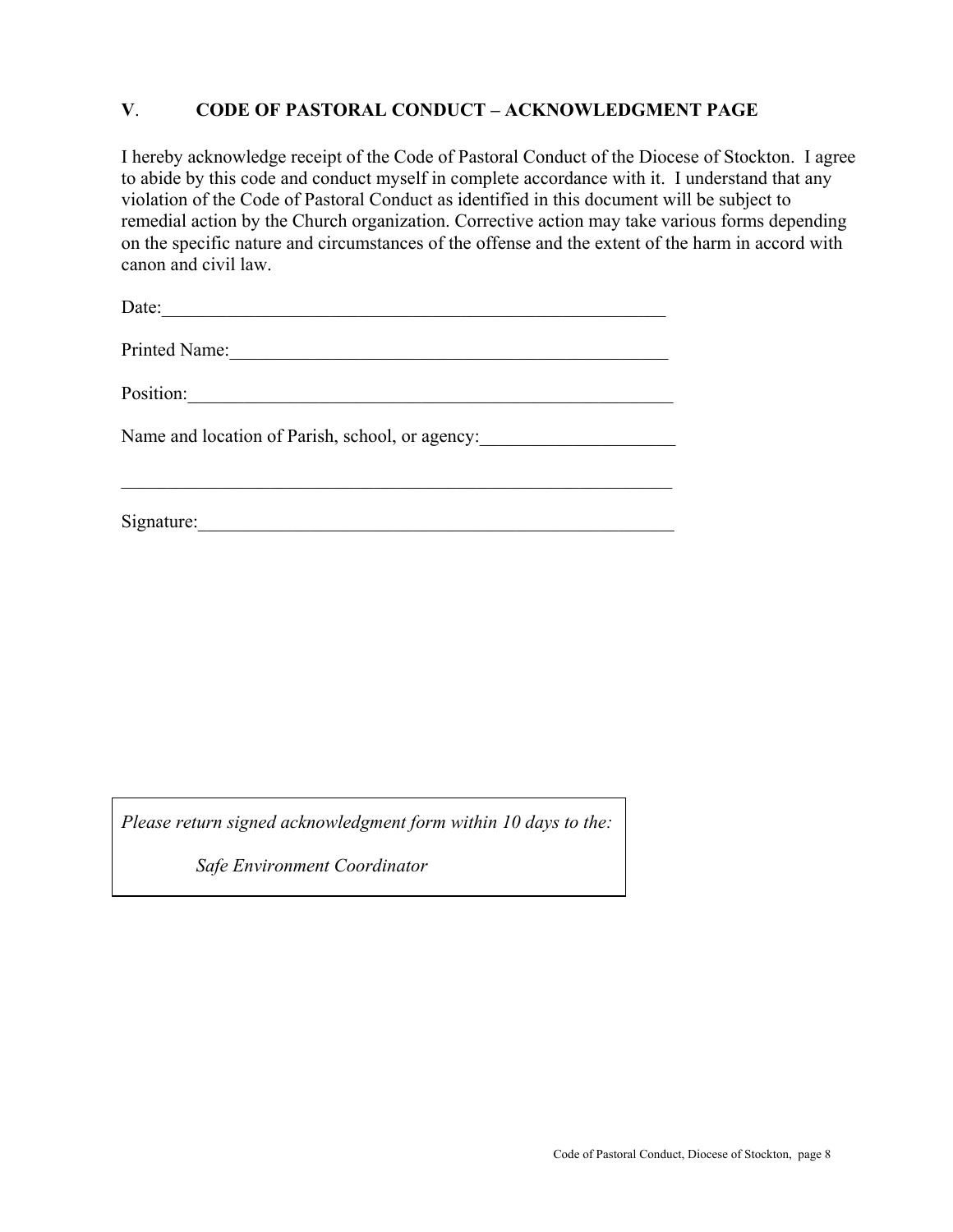#### **VI. Volunteer's Code of Conduct**

*Our children are the most important gifts God has entrusted to us. As a volunteer, I promise to strictly follow the rules and guidelines in this Volunteer's Code of Conduct as a condition of my providing services to the children and youth of a parish, church organization or agency.* 

#### **As a volunteer, I will:**

- ♦ Treat everyone with respect, loyalty, patience, integrity, courtesy, dignity, and consideration.
- ♦ Avoid situations where I am alone with children and/or youth at Church activities.
- ♦ Use positive reinforcement rather than criticism, competition, or comparison when working with children and/or youth.
- ♦ Not accept expensive gifts from children and/or youth or their parents without prior written approval from the pastor or administrator.
- ♦ Refrain from giving expensive gifts to children and/or youth without prior written approval from the parents or guardian and the pastor or administrator.
- ♦ Cooperate fully in any investigation of abuse of children and/or youth.
- ♦ Attend child abuse prevention training
- ♦ Commit to respond appropriately when I suspect child abuse is occurring

#### **As a volunteer, I will not:**

- ♦ Use, possess, or be under the influence of alcohol at any time while volunteering.
- ♦ Use, possess, or be under the influence of illegal drugs at any time.
- ♦ Pose any health risk to children and/or youth (i.e., no fevers or other contagions).
- ♦ Strike, spank, shake, or slap children and/or youth.
- ♦ Humiliate, ridicule, threaten, or degrade children and/or youth.
- ♦ Touch a child and/or youth in a sexual or other inappropriate manner.
- ♦ Use any discipline that frightens or humiliates children and/or youth.
- ♦ Use profanity in the presence of children and/or youth.

I understand that as a volunteer working with children and/or youth, I am subject to a thorough background check that will include fingerprinting and criminal history review. I understand that any action inconsistent with this Code of Conduct or failure to take action mandated by this Code of Conduct may result in my removal as a volunteer with children and/or youth.

VOLUNTEER'S PRINTED NAME:

 $\text{DATE}$ 

PARISH, SCHOOL, AGENCY

*Please return the signed acknowledgement to your Supervisor within 10 days*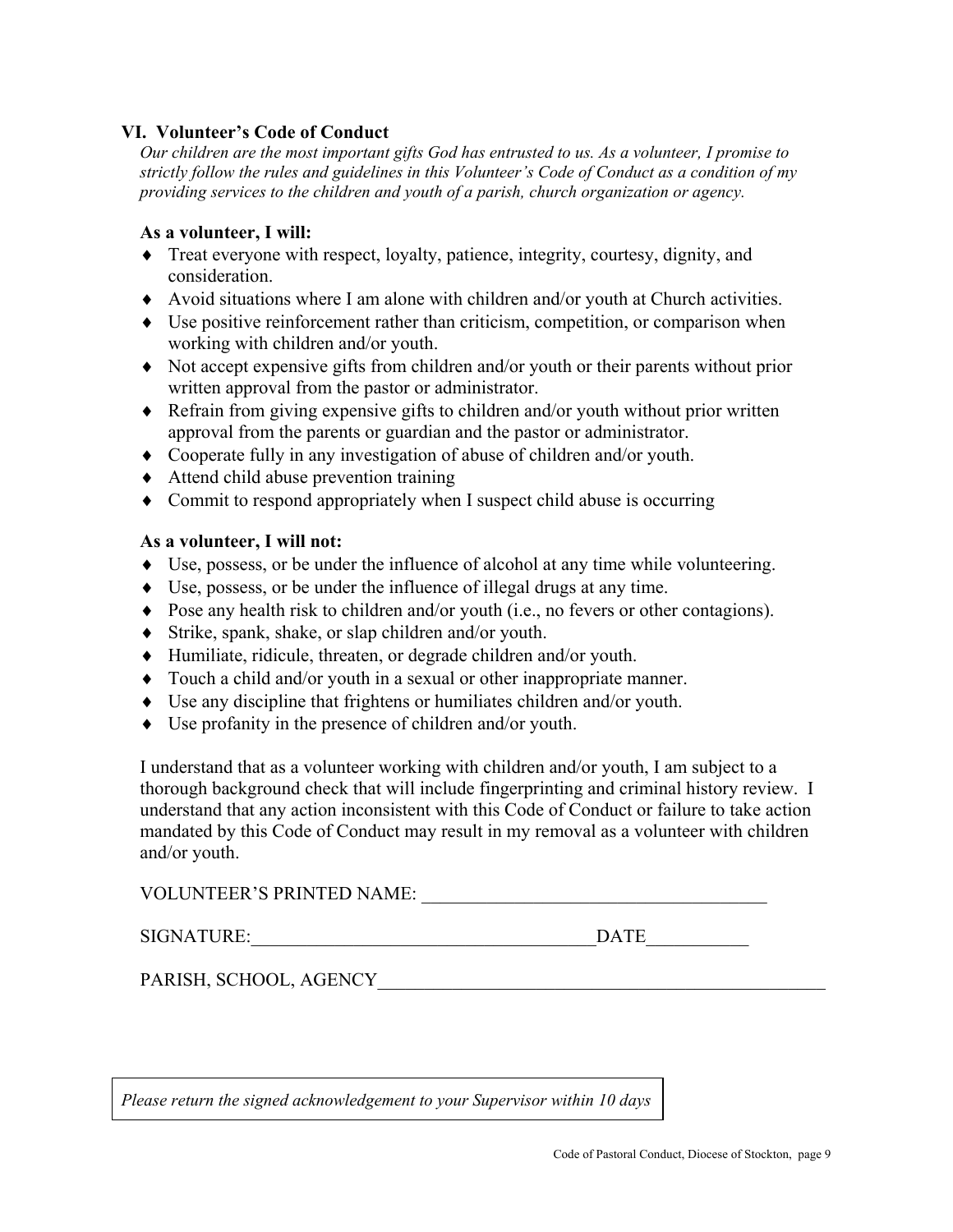## **VII. Catholic School Personnel Guidelines for Professional Relationships with Students**

*All those employed by Catholic schools should recognize that while on campus, or at any school-related event, they are role models and are called to treat each student with respect and care. Faculty and staff members must maintain professional relationships with students, both on and off the campus. A faculty or staff member may not be present with students or be party to activities where civil law and/or school rules are violated.* 

- 1. Students must be viewed as the "restricted individuals" that they are, that is, they are not independent persons. Wherever they are and whatever they do should be with the explicit knowledge of their parent or guardian. They are not adults and are not permitted independent decisions. All involvements/interactions should be approached from this premise.
- 2. Caution and professional attitudes are to be observed in all interactions with students.
- 3. Teacher-organized/school-sponsored activities must not require students to go to a faculty/staff member's home, unless the teacher has provided the school administration with detailed knowledge of the activity and received administrative approval, secured the written permission of the parents, and provided for the presence of other adult chaperones.
- 4. Driving students is prohibited, unless it is to or from a school-sponsored activity that requires parental permission slips that indicate that the transportation is by the faculty/staff member's personal vehicle. The school administration must approve any use of personal vehicles to transport students and such transportation is highly discouraged.
- 5. Student trips must have a sufficient number of adult chaperones to preclude the appearance of inappropriate personal involvement with students.
- 6. Games or sports activities with students should be engaged in only in the presence of others, or in a place openly accessible/visible to others.
- 7. A faculty or staff member may not date a student.
- 8. Faculty and staff members must avoid assuming the role of a "father or mother figure", which tends to create an excessive emotional attachment for all parties.
- 9. Faculty and staff must never exploit their authority in their dealings with students.
- 10. Faculty and staff must exercise caution and discretion whenever meeting with students outside the normal instructional routine, whether individually or in small groups. These meetings should take place in areas that are easily accessible and, if possible, in locations with windows and doors that can remain open without comprising student privacy or confidentiality.
- 11. Discussions of a sexual nature must always take place in an appropriate educational context. Sexual jokes, slang, or innuendo must be avoided when interacting with students.
- 12. Topics or vocabulary that could not comfortably be used in the presence of parents or the school principal should not be employed with students.
- 13. Teachers must never condone, by their presence, student activity that is unethical or illegal, including the consumption of alcohol or the use of illegal drugs.
- 14. Teachers/staff members must respect the physical boundaries of their students. Students must never be touched in anger, nor should they be touched in any way that could be construed as inappropriately affectionate.

PRINTED NAME SCHOOL:

SIGNATURE  $\Box$ 

*Please return signed form to designated school personnel/Safe Environment Coordinator within 10 days*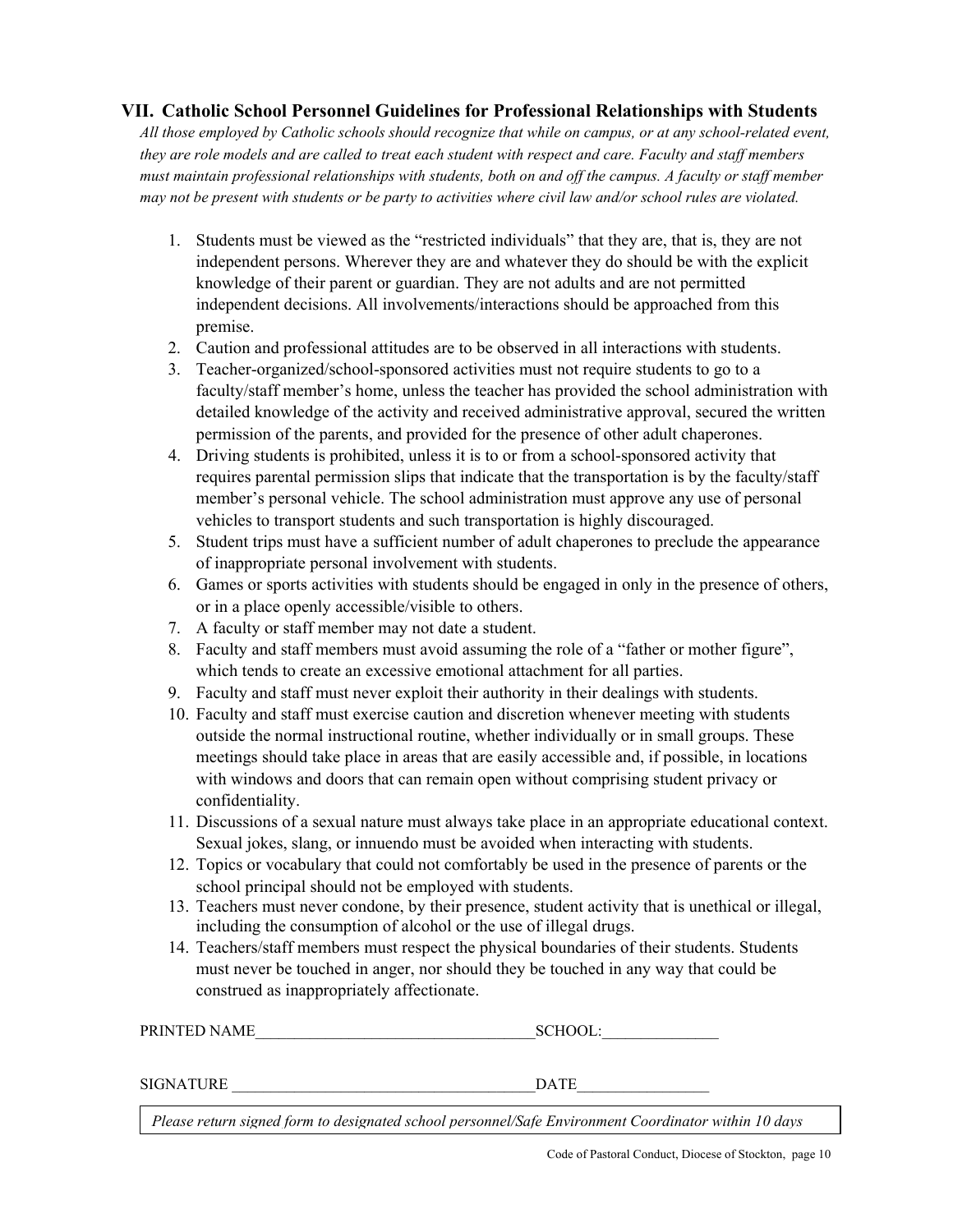## **VIII. Camp Counselors, Staff Members and Volunteers Code of Conduct and Acknowledgment Page**

*The children and adults who attend Camp La Honda are precious in Gods eyes and He has entrusted them to us. As a Camp Counselor, I promise to strictly follow the rules and guidelines in this Camp Counselor's Code of Conduct as a condition of my providing services to the children and youth at Camp La Honda.* 

Camp Counselors, Staff and Volunteers:

- Are expected to treat campers of all ages with respect, dignity and to uphold their rights as individuals
- Should never be alone with a camper under any circumstances
- Always take another staff member when accompanying a camper to the restroom
- Must not allow any camper or persons to stay overnight in private quarters alone with the staff member or counselor
- Must have at least two adults present with campers at all times
- **Provide guidance, supervision and nurturing when assuming the role of counselor** with a child
- Assists and guides campers as necessary, when assuming the role of counselor with an adult
- Always seek assistance from the director, never taking the matter into one's own hands, if a conflict arises between a counselor and a camper
- Will receive an immediate change of assignment, if necessary

COUNSELOR, STAFF, VOLUNTEER'S PRINTED NAME:

SIGNATURE:\_\_\_\_\_\_\_\_\_\_\_\_\_\_\_\_\_\_\_\_\_\_\_\_\_\_\_\_\_\_\_\_\_\_\_\_\_DATE\_\_\_\_\_\_\_\_\_\_\_

*Please return signed acknowledgment to the Camp Supervisor within 10 days*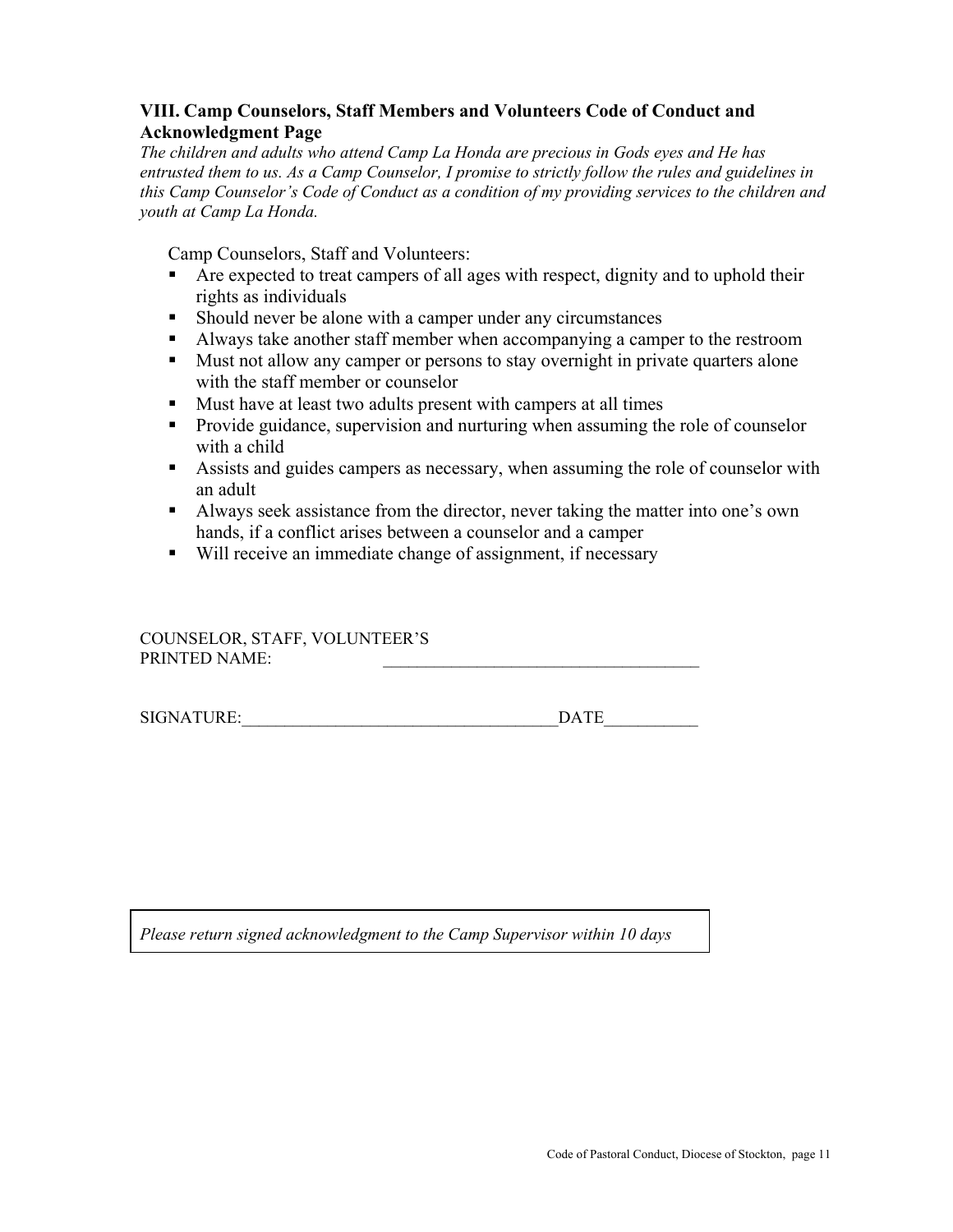## **IX**. **ADDENDUM A- FOR PASTORAL COUNSELORS (INCLUDING CLERGY) OR SPIRITUAL DIRECTORS**

#### **A. Conduct for Pastoral Counselors and Spiritual Directors**

*Pastoral Counselors and Spiritual Directors must respect the rights and advance the welfare of each person.* 

- A.1. Pastoral Counselors and Spiritual Directors shall not step beyond their competence in counseling or spiritual direction situations and shall refer clients to other professionals as appropriate.
- A.2. Pastoral Counselors and Spiritual Directors should carefully consider the possible consequences before entering into a counseling or spiritual direction relationship with someone with whom they have a pre-existing relationship (i.e., employee, professional colleague, friend, or other pre existing relationship). *[See Section IV.5.2.]*
- A.3. Pastoral Counselors and Spiritual Directors should not audiotape or videotape sessions.
- A.5 Pastoral Counselors and Spiritual Directors assume the full burden of responsibility for establishing and maintaining clear, appropriate boundaries in all spiritual direction and counseling relationships.
- A.6. Physical contact of any kind (i.e., touching, hugging, holding) between Pastoral Counselors or Spiritual Directors and the persons they counsel can be misconstrued and should be avoided.
- A.7. Sessions should be conducted in appropriate professional settings at appropriate times of the day.
	- A.7.1. No sessions should be conducted in private living quarters.
	- A.7.2 Sessions should not be held at places or times that would tend to cause confusion about the nature of the relationship for the person being counseled or spiritually directed.
- A.9. Pastoral Counselors and Spiritual Directors must be aware that providing counseling services or spiritual direction to anyone with whom they have a business, professional, social, or personal relationship may be inappropriate. The counselor must establish and maintain clear, appropriate boundaries.
	- A.9.1 When pastoral counseling or spiritual direction services are provided to two or more people who have a relationship with each other, Pastoral Counselors or Spiritual Directors must:
		- Clarify with all parties the nature of each relationship,
		- Anticipate any conflict of interest,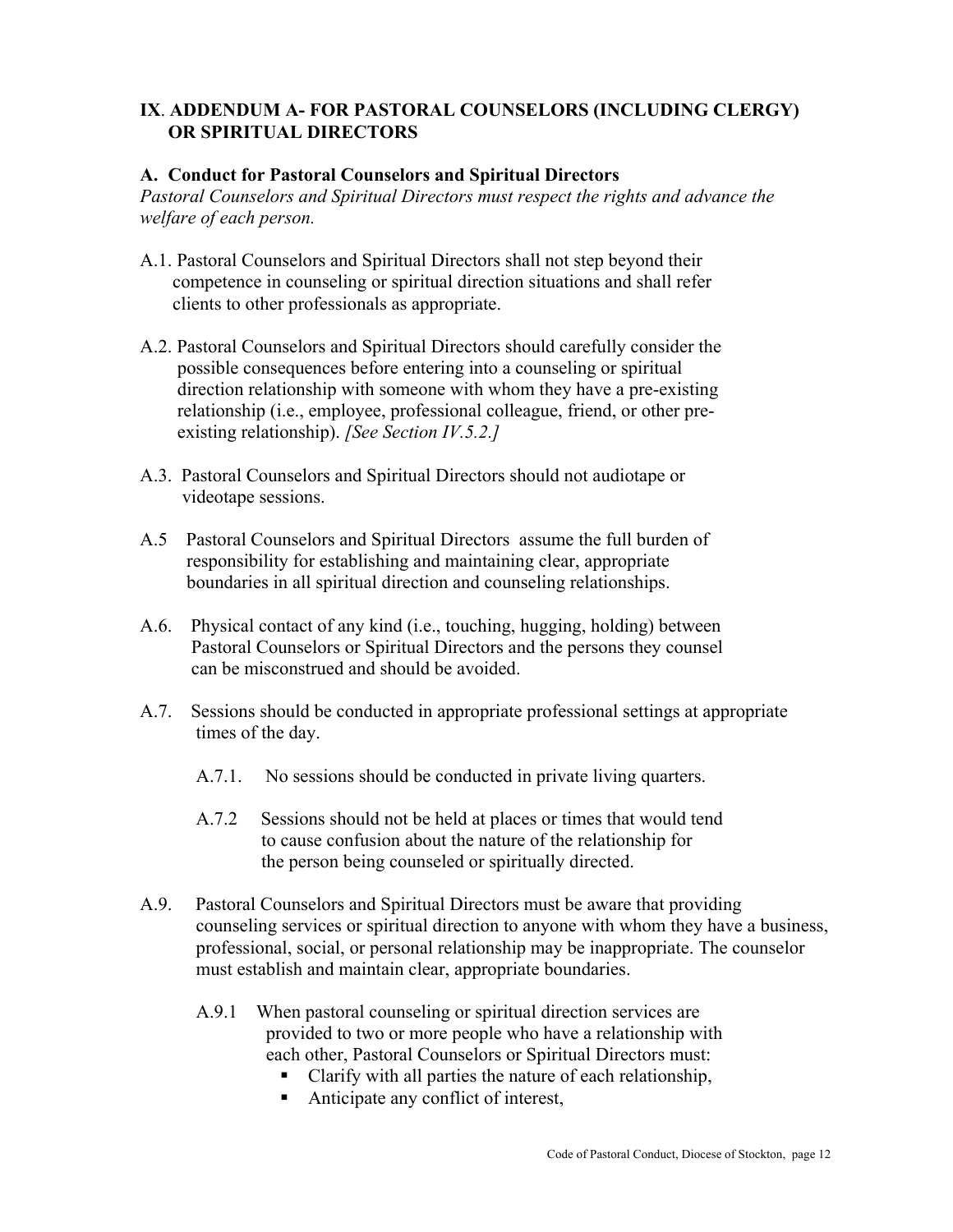- Take appropriate actions to eliminate the conflict, and
- Obtain from all parties written consent to continue services.
- A.9.1.2 If a conflict of interest arises, the Pastoral Counselor or Spiritual Director shall advise the parties that he or she can no longer provide services and refer them to another Pastoral Counselor or Spiritual Director.

#### **B. Confidentiality**

*Information disclosed to Pastoral Counselors or Spiritual Directors during the course of counseling, advising, or spiritual direction shall be held in confidence.* 

**Obligations in Section B are independent of the confidentiality of the Sacrament of Penance. Under no circumstances whatsoever can there be any disclosure, even indirect disclosure, of information received through the Sacrament of Penance.** 

- B.1. Information obtained in the course of sessions shall be confidential, except for compelling professional reasons or as required by law.
	- B.1.1 If there is clear and imminent danger to the client or to others, Pastoral Counselors or Spiritual Directors may disclose only the information necessary to protect the parties affected and to prevent harm.
- B.2. Pastoral Counselors and Spiritual Directors should discuss the nature of confidentiality and its limitations with each person in counseling.
- B.3. Knowledge that arises from professional contact may be used in teaching, writing, homilies, or other public presentations only when effective measures are taken to absolutely safeguard both the individual's identity and the confidentiality of the disclosures.
- B.4. While listening to a minor, if a Pastoral Counselor or Spiritual Director discovers that there is a serious threat to the welfare of the minor and that communication of confidential information is essential to the child's health and well-being, the Counselor or Spiritual Director should inform the responsible adults, which includes the parents and/or legal guardian, and if appropriate, the Pastoral Counselor or Spiritual Director's supervisor. The pastoral counselor may be required by law to report information concerning sexual or other abuse of minors.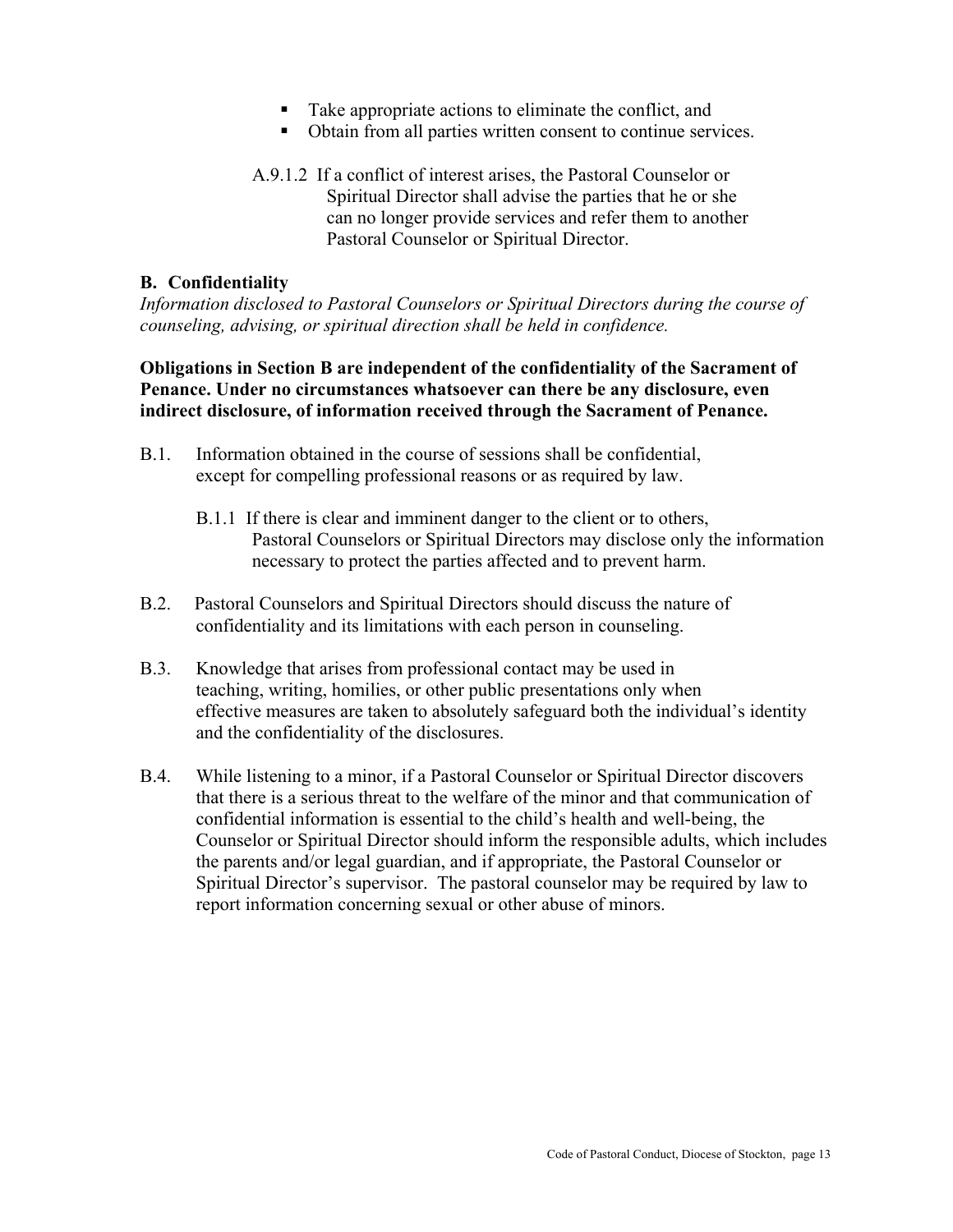#### **X. ADDENDUM B- ACKNOWLEDGMENT PAGE FOR PASTORAL COUNSELORS (INCLUDING CLERGY), AND SPIRITUAL DIRECTORS**

I hereby acknowledge receipt of the Addendum B, Acknowledgment Page for Pastoral Counselors (including Clergy) and Spiritual Directors. I agree to abide by this Code and conduct myself in complete accordance with it. I understand that any violation of the Code of Pastoral Conduct will be subject to remedial action by the Church organization. Corrective action may take various forms depending on the specific nature and circumstances of the offense and the extent of the harm in accord with canon and civil law.

Date:\_\_\_\_\_\_\_\_\_\_\_\_\_\_\_\_\_\_\_\_\_\_\_\_\_\_\_

Printed Name:\_\_\_\_\_\_\_\_\_\_\_\_\_\_\_\_\_\_\_\_\_\_\_\_\_\_\_\_\_\_\_\_\_\_\_\_\_\_\_\_\_\_\_\_

 $\mathcal{L}_\text{max}$  , and the contribution of the contribution of the contribution of the contribution of the contribution of the contribution of the contribution of the contribution of the contribution of the contribution of t

Position:

Name and location of Parish, school, or other:

Signature:

*Please return signed acknowledgment form within 10 days to the:* 

*Safe Environment Coordinator*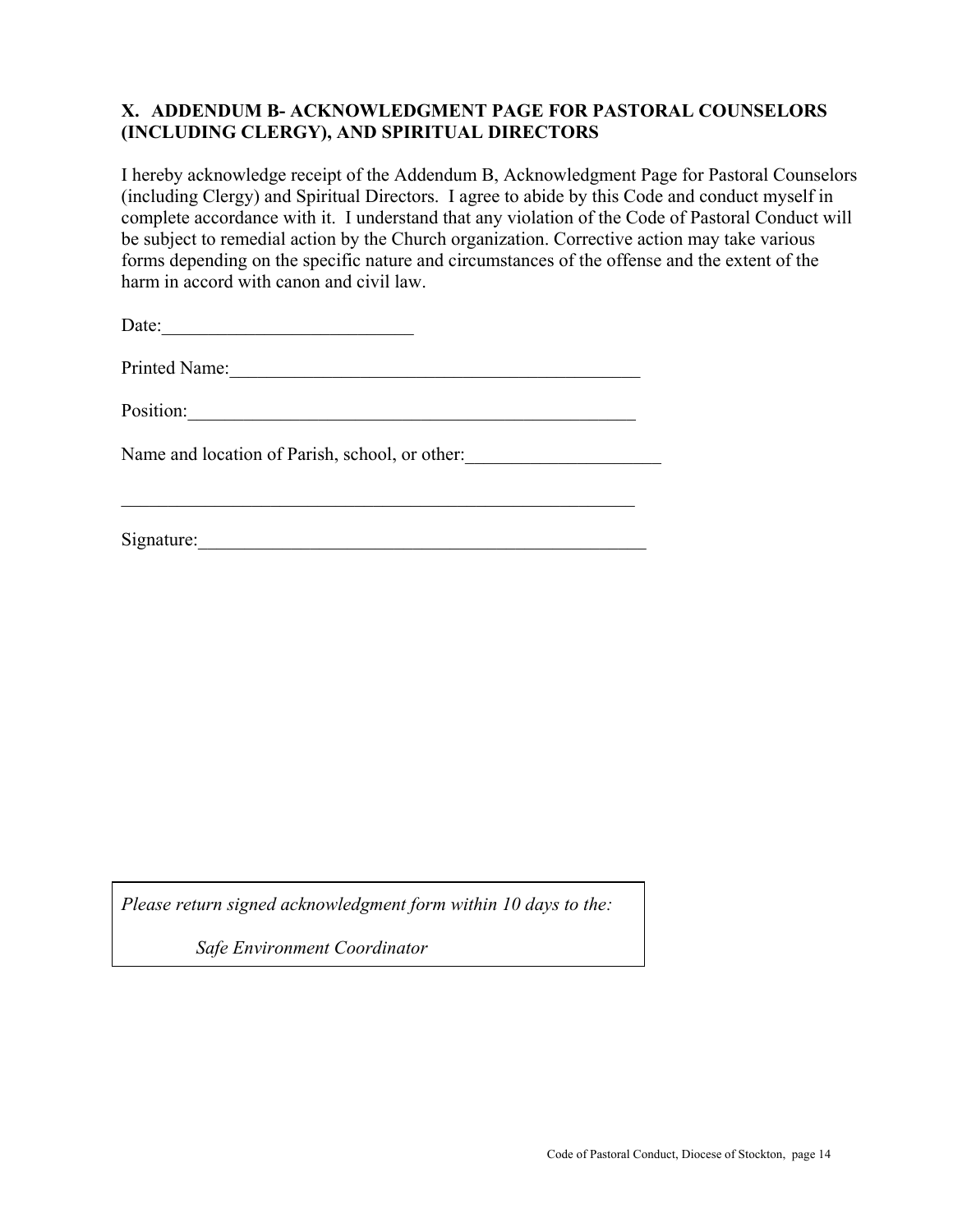## **XI. ADDENDUM C – CHURCH ORGANIZATIONS COVERED BY THIS CODE OF PASTORAL CONDUCT:**

## **CALIFORNIA CORPORATIONS SOLE**

- 1. Roman Catholic Bishop of Stockton, a corporation sole
- 2. Pastor of Cathedral of the Annunciation
- 3. Pastor of St. Bernadette Church
- 4. Pastor of St. George Church
- 5. Pastor of St. Gertrude Church
- 6. Pastor of St. Luke Church of Stockton
- 7. Pastor of St. Mary of the Assumption Church
- 8. Pastor of St. Michael Church of Stockton
- 9. Pastor of Presentation Church
- 10. Pastor of St. Linus Church
- 11. Pastor of St. Edward Church
- 12. Pastor of Our Lady of Guadalupe Church
- 13. Pastor of St. Patrick Church of Ripon
- 14. Pastor of St. Anne Church
- 15. Pastor of St. Joachim Church of Lockeford
- 16. Pastor of St. Anthony Church of Manteca
- 17. Pastor of St. Bernard Church
- 18. Pastor of Holy Cross Church
- 19. Pastor of St. Patrick Church of Angels Camp
- 20. Pastor of St. Andrew Church of San Andreas
- 21. Pastor of St. Joseph Church of Mammoth Lakes
- 22. Pastor of St. Jude Church
- 23. Pastor of St. Anthony Church of Hughson
- 24. Pastor of Our Lady of Fatima Church
- 25. Pastor of St. Joseph Church of Modesto
- 26. Pastor of St. Stanislaus Church
- 27. Pastor of St. Joachim Church of Newman
- 28. Pastor of St. Mary of the Annunciation Church
- 29. Pastor of Sacred Heart Church of Patterson
- 30. Pastor of St. Frances of Rome Church
- 31. Pastor of Sacred Heart Church of Turlock
- 32. Pastor of Our Lady of the Assumption of the Portuguese Church
- 33. Pastor of St. Patrick Church of Sonora
- 34. Pastor of All Saints Church

#### **CALIFORNIA RELIGIOUS CORPORATIONS**

- 1. St. Mary's High School
- 2. Central Catholic High School
- 3. Madonna of Peace Retreat Center
- 4. Catholic Diocese of Stockton Cemeteries

## **CALIFORNIA PUBLIC BENEFIT CORPORATION**

1. Catholic Charities of the Diocese of Stockton